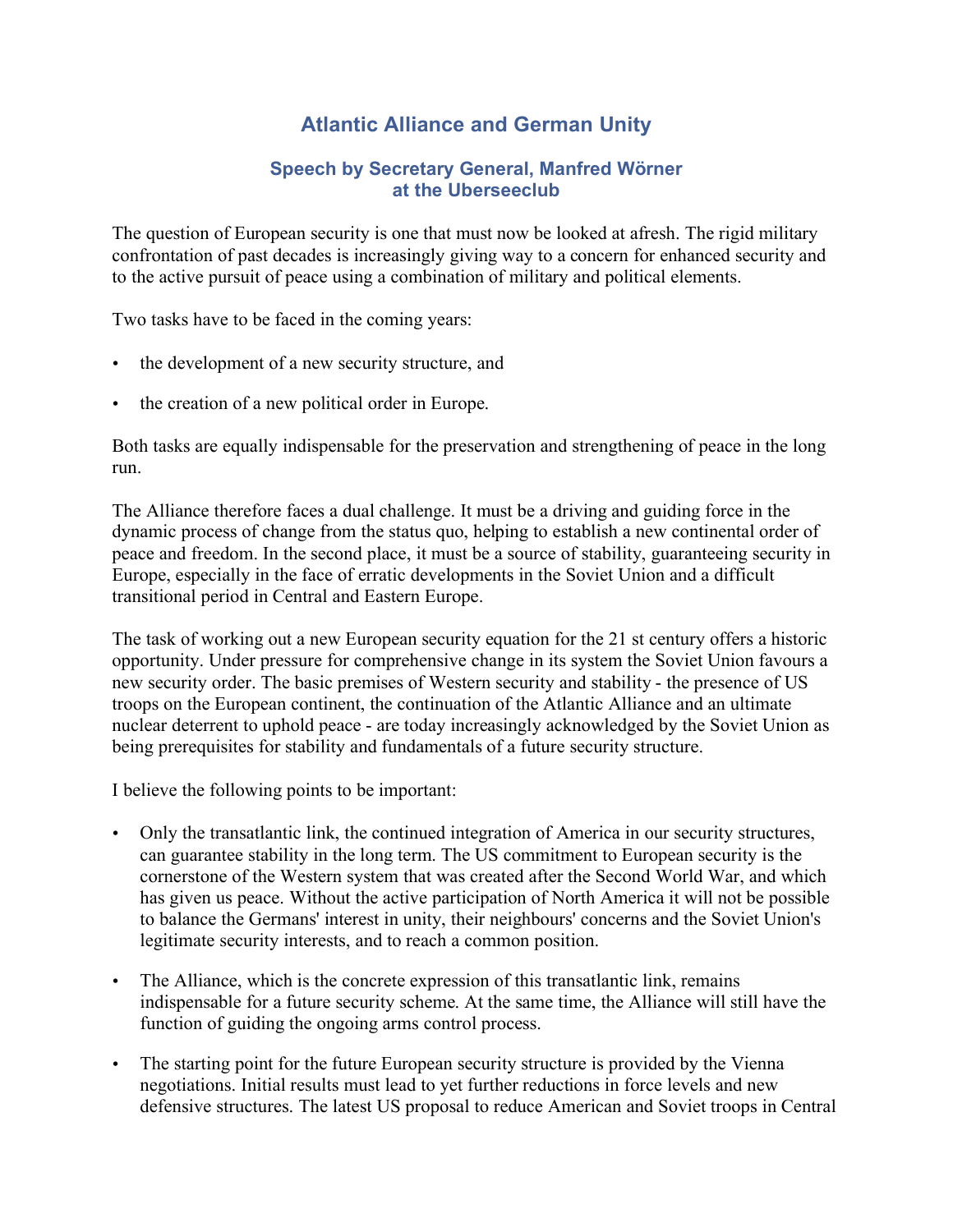Europe to less than 200,000 shows the way. Future conventional disarmament in Europe must not remain a matter of mere bean-counting, however. It must not merely cover force levels, but also build-up capability, logistics, infra-structure, modes of deployment, force structures and exercise patterns, under conditions of increased transparency.

- A new European security equation must also comprise a residual nuclear deterrent as an ultimate guarantee of peace, with agreement on a minimum level of nuclear armament. On this point, the most recent pronouncements of Soviet spokesmen, including even Gorbachev, are encouraging.
- It is necessary to develop co-operative mechanisms to promote under-standing with the East for instance more exchanges between military academies, reciprocal troop visits, seminars to enhance shared learning.
- Comparison of NATO with the Warsaw Pact is only conceivable or useful if the latter changes fundamentally to become a voluntary alliance of free and equal partners. Until this happens the two cannot properly be equated, although they often are, through thoughtlessness or for transparent reasons. Even to refer to both these alliances as military blocs is grossly misleading. The Warsaw Pact itself is no longer a bloc, let alone NATO. The Atlantic Alliance is a free association of democratic, self-determining nations of the free world, and is purely defensive in nature. Up till now the Warsaw Pact has been a military alliance lacking the legitimation of a free expression of will by the peoples involved. We hope for a change, which would decisively improve the prospects for fruitful co-operation.
- Nevertheless we cannot and will not become guarantors of the Warsaw Pact. We are arguing neither for its dissolution nor for its continuation. Its fate will be determined by its members alone exercising free choice. This must also be allowed for in the arms control process.
- Even if the Warsaw Pact does dissolve itself that is no reason for disbanding NATO. On the contrary there is every reason to argue that our role as an agent of stability would then become even more important.
- To equate the stationing of Soviet troops in Central and Eastern Europe with the presence of American troops in Western Europe is neither acceptable nor helpful. The American and Canadian troops are here with the agreement of free parliaments and governments. The same is not true of the Soviet forces in Central and Eastern Europe - on the contrary, the free governments of Czechoslovakia and Hungary have demanded their withdrawal. Once again, the removal of Soviet troops can and indeed will lead to the reduction of American force levels, but not to a complete US withdrawal. There are also geostrategic reasons for that. The current arms control negotiations should not be used to legitimise the presence of Soviet troops in Central and Eastern Europe against the will of the stationing countries, nor to make their withdrawal conditional on that of the North American forces.

A future European political order must build on the right of free self-determination of peoples. From the debate in the West the outlines of a European architecture for peace are already visible. It is based on existing institutions which represent the outstanding accomplishment of the postwar period: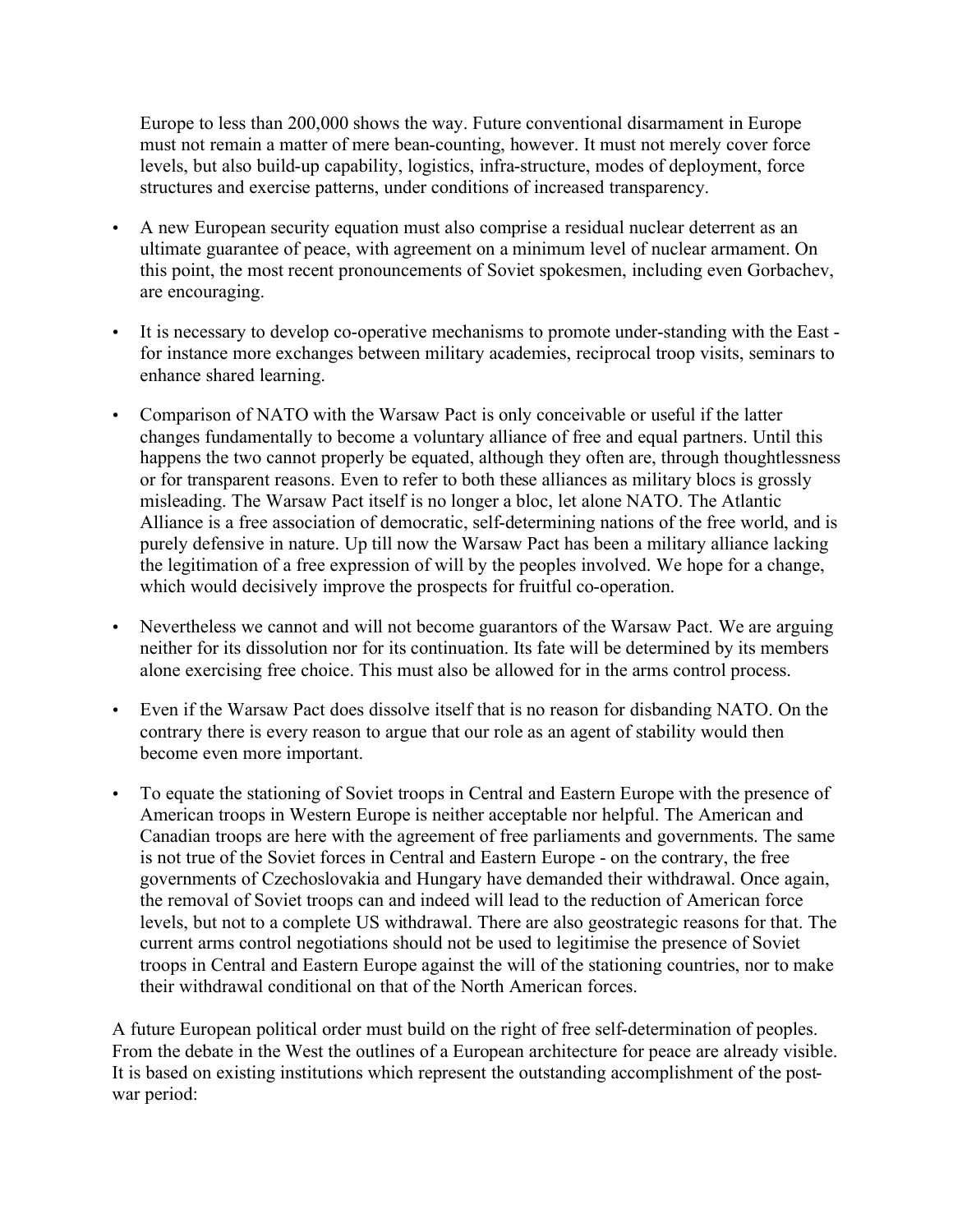- 1. The process of European integration with its goal of political union;
- 2. The Atlantic Alliance;
- 3. The CSCE process.

In this context the CSCE framework for a pan-European peace system assumes special significance. The CSCE system must be extended and deepened. Such an overarching structure, however, cannot replace but only com-plement the Atlantic Alliance. How should a body of 35 states, which still can exercise veto rights, really guarantee security. Only the Atlantic Alliance is able to supply the structural base for the growing European architecture, to over-come crises and conflicts which can never be excluded, even with the current changes in the European landscape. The Alliance is the umbrella under which European integration is able to grow dynamically and continually. EC and CSCE would be overburdened if they had to carry out the task of guaranteeing peace in the forseeable time. They do not dispose of the necessary structure nor the corresponding instruments in their present and foreseeable state of evolution.

Whether we are concerned with security arrangements or a peaceful political order in Europe, we inevitably find the German question to be central.

German unity will come. We, who have striven for the triumph of democracy and for an end to the division of Europe and of Germany, must accept the crucial role of the peoples who are shaping the new order in the revolution in the East. The timetable for the achievement of German unity will not so much be determined by planners and governments as by the course of events in the GDR, as part of the tremendous restructuring of Europe, and by the free choice of the people there and in the Federal Republic. What politicians and diplomats can do is to recognise these facts and develop a framework so that the process is smooth and harmonious and avoids crises or erratic devel-opments with the attendant risks for all of Europe.

The Alliance has been pledged to German unity since the entry of the Federal Republic in 1954/55. This is true of the three Western powers as well as of all the other Allies. The Alliance is not an obstacle to German unity, any more than it is to European integration. It helped to bring more democracy and freedom. It seeks to overcome the division of Germany and Europe. It is promoting reform in the East.

The continued existence of NATO and progress towards German unity are perfectly compatible. Indeed I would say they were mutually dependent. Now I hear sometimes that it is not realistic to assume that a reunified Germany could exist in the Atlantic Alliance. I would confront these voices with the insight drawn from our historic experience : To make the dissolution of the Alliance a sine qua non of German unity would deprive both Germany and Europe of a basic force for stability. Only firm anchoring in the West can provide the fundamental stability for the difficult process in which we are engaged.

A drifting, neutral Germany cannot be a solution, given the country's geostrategic position and its political, economic and military potential, and this is the view of all the Allies. It would not even be in the enlightened self-interest of the Soviets. The history of the last two centuries demonstrates this.